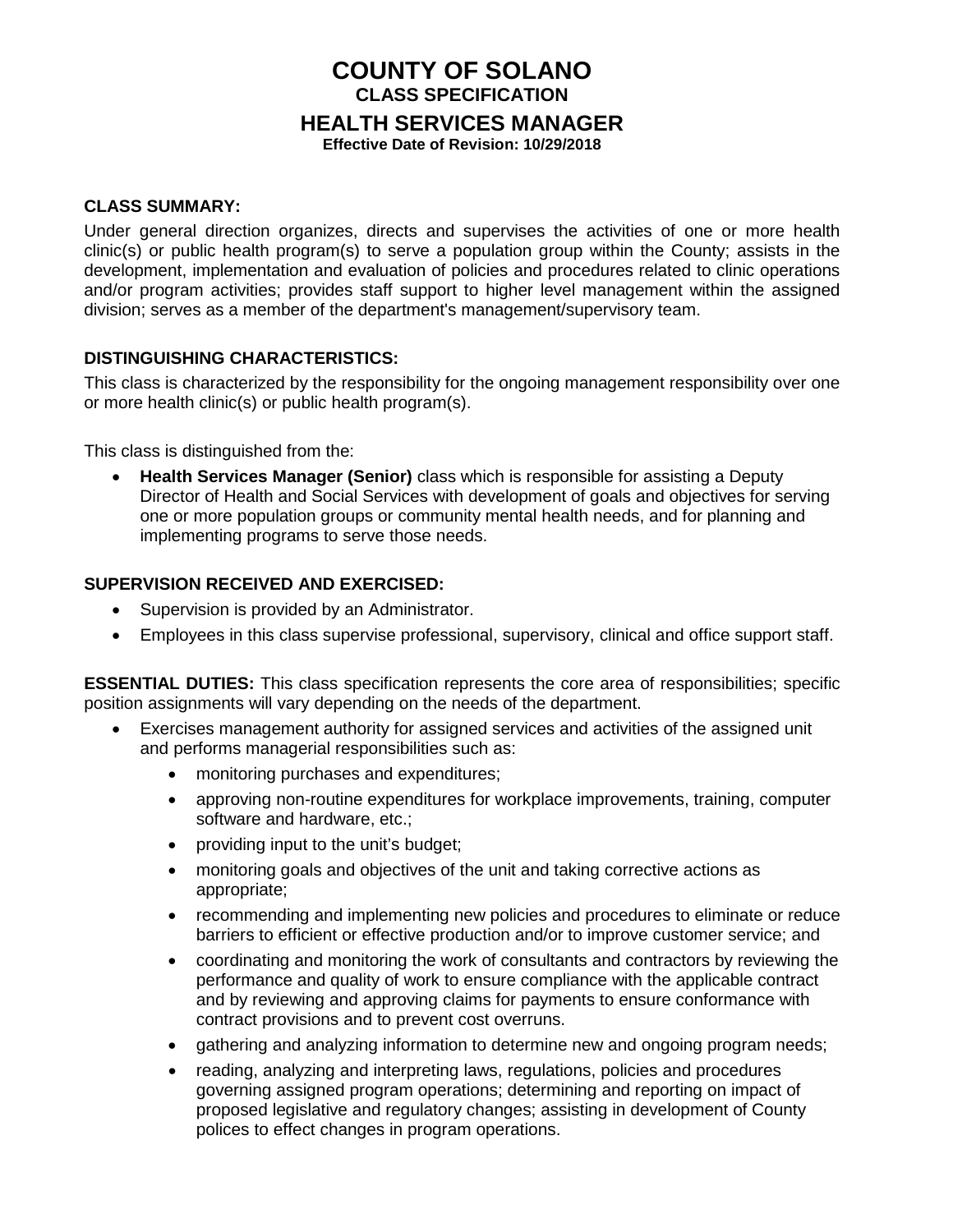- Performs supervisory duties to direct reports and to others through subordinate supervisors such as:
	- establishing standards for acceptable work products and evaluating performance;
	- interviewing applicants and making selections;
	- reviewing, approving and implementing disciplinary actions and terminations;
	- providing career development mentoring;
	- assigning work and planning and scheduling staff's work activities and deadlines;
	- reviewing work and recognizing employees' work efforts and accomplishments;
	- providing career development mentoring and recommending training and career development opportunities;
	- ensuring that employees are properly trained;
	- reviewing and approving timesheets and requests for leave; and
	- supporting and ensuring compliance with County and Department policies and procedures including those related to equal opportunity and to safety.
- Processes and reviews referrals for clinical services; assigns cases and monitors quality; facilitates clinical case review and staff meetings; meets with supervisory to discuss program needs.
- Develop and write grant or contract proposals; prepares narrative statements identifying needs, objectives, methods, evaluation and budgets; monitors the work of contractual service providers.
- Represents the division or department on task forces, planning bodies, committees and other groups; confers with representatives of funding sources and licensing bodies; explains the division or department role to officials, groups and individuals.
- Attends and participates in professional groups meetings, committees, and boards; stays abreast of trends and regulations in the field; maintains current knowledge of community resources and programs in order to provide information and referral to clients.
- Performs other duties of a similar nature or level as assigned.

# **EDUCATION AND EXPERIENCE:**

**Education:** Three years of increasingly responsible experience in a public health program of which one year was in a supervisory capacity; and

**Education/Training:** A Bachelor's degree is required from an accredited college or university preferably with a major in public administration, health services administration, nursing or a related field.

# **LICENSING, CERTIFICATION AND REGISTRATION REQUIREMENTS:**

- Depending on assignment, incumbents in this class may be required to possess a valid Registered Nursing License issued by the California State Board of Registered Nursing or a certificate in Public Health Nursing or registration as an Occupational Therapist with the American Occupational Therapy Association or a Master's Degree in Public Health.
- Possession of or ability to obtain a valid Class C California driver's license may be required.

**Note:** If licensure, certification, or registration is required, all licenses, certificates and registrations must be kept current while employed in this class if required. This may include the completion of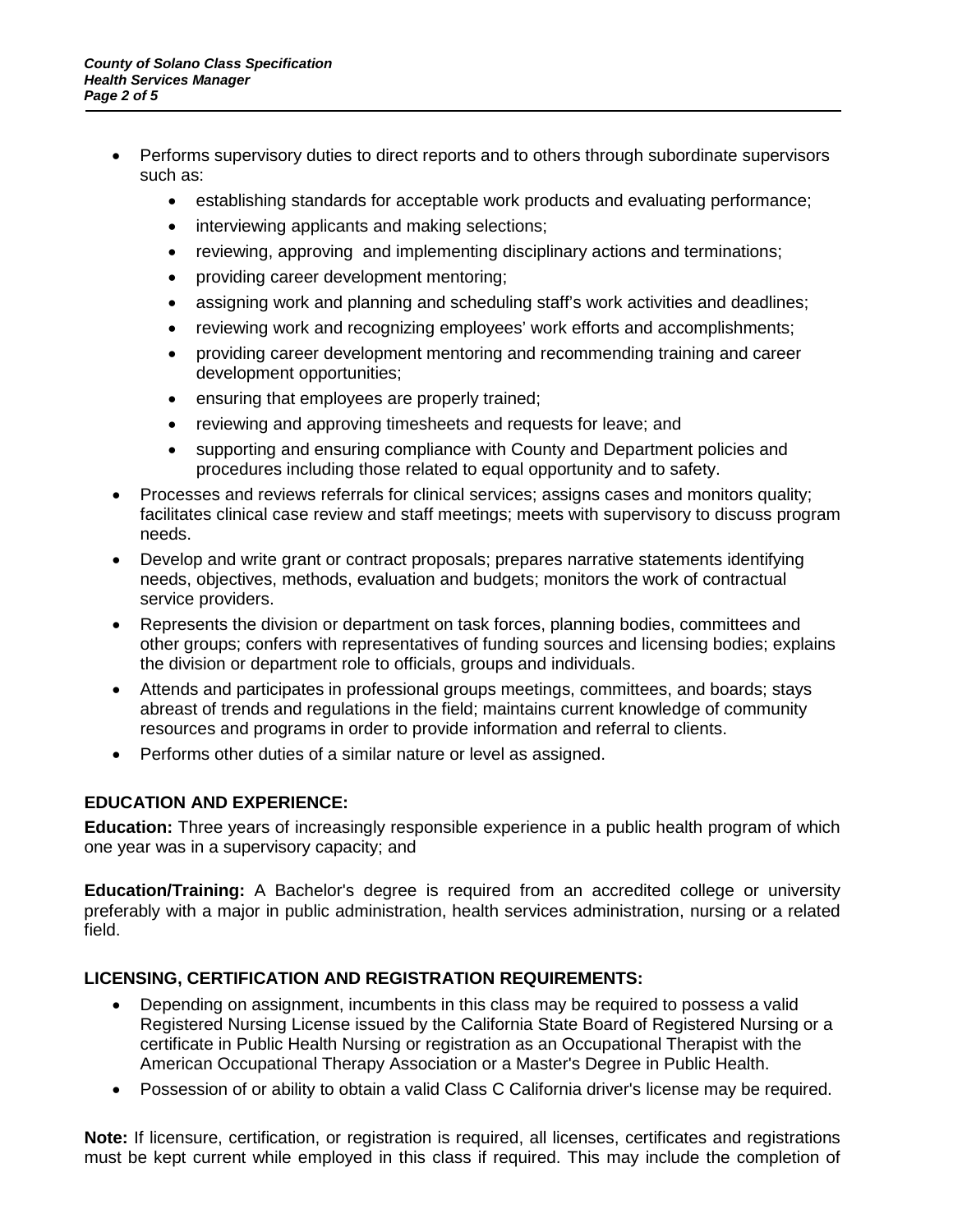continuing education units to maintain the required registration in good standing. Employees must keep their licenses, certifications and registrations current and failure to do so may constitute cause for personnel action in accordance with Civil Service Rules or applicable bargaining agreement.

# **REQUIRED KNOWLEDGE, SKILLS AND ABILITIES:**

#### **Knowledge of:**

- Principles and practices of public administration and program management, including planning, implementation, and evaluation.
- Current trends in research, education and related services.
- Budget expenditure monitoring.
- Polices, regulations and procedures governing assigned programs in public health assistance; goals and limitations of public programs within a specific assignment; legal requirements affecting service delivery and operations.
- Techniques used to establish and maintain effective communication with clients; socioeconomic factors affecting the client; needs, problems and behavior of people in target population.
- Case review practices and techniques.
- Services provided by Solano and other surrounding counties.
- Record maintenance and case management practices.
- Principles and practices of supervision; performance evaluation and discipline processes applicable to the public sector; staffing requirements for the program; training and supervisory practices.

#### **Skill and/or Ability to:**

- Plan, organize and direct the organizational activities of a mental health clinic.
- Develop and manage a program budget;
- Identify and evaluate the need for developing proposed changes in program practices and procedures; collect and analyze data to establish/ identify needs, evaluate program effectiveness; assist in developing goals and objectives for assigned work units or projects; prepare narrative and statistical reports; interpret administrative direction for incorporation into operational policy and procedures.
- Interpret and apply a variety of complex county, state and federal regulations, policies and guidelines related to a specific program; comply with laws, regulations and professional practices governing program services and operations; research regulations, procedures and/or technical reference materials.
- Supervise, advise, consult with and train others engaged in professional and technical work; secure cooperation and teamwork among staff; organize and prioritize work assignments; determine and evaluate level of achievement and performance; develop staff and organize and manage their work.
- Deal firmly and fairly with clients of various socio-economic backgrounds and temperaments.
- Maintain accurate records and document actions taken.
- Maintain confidentiality of information.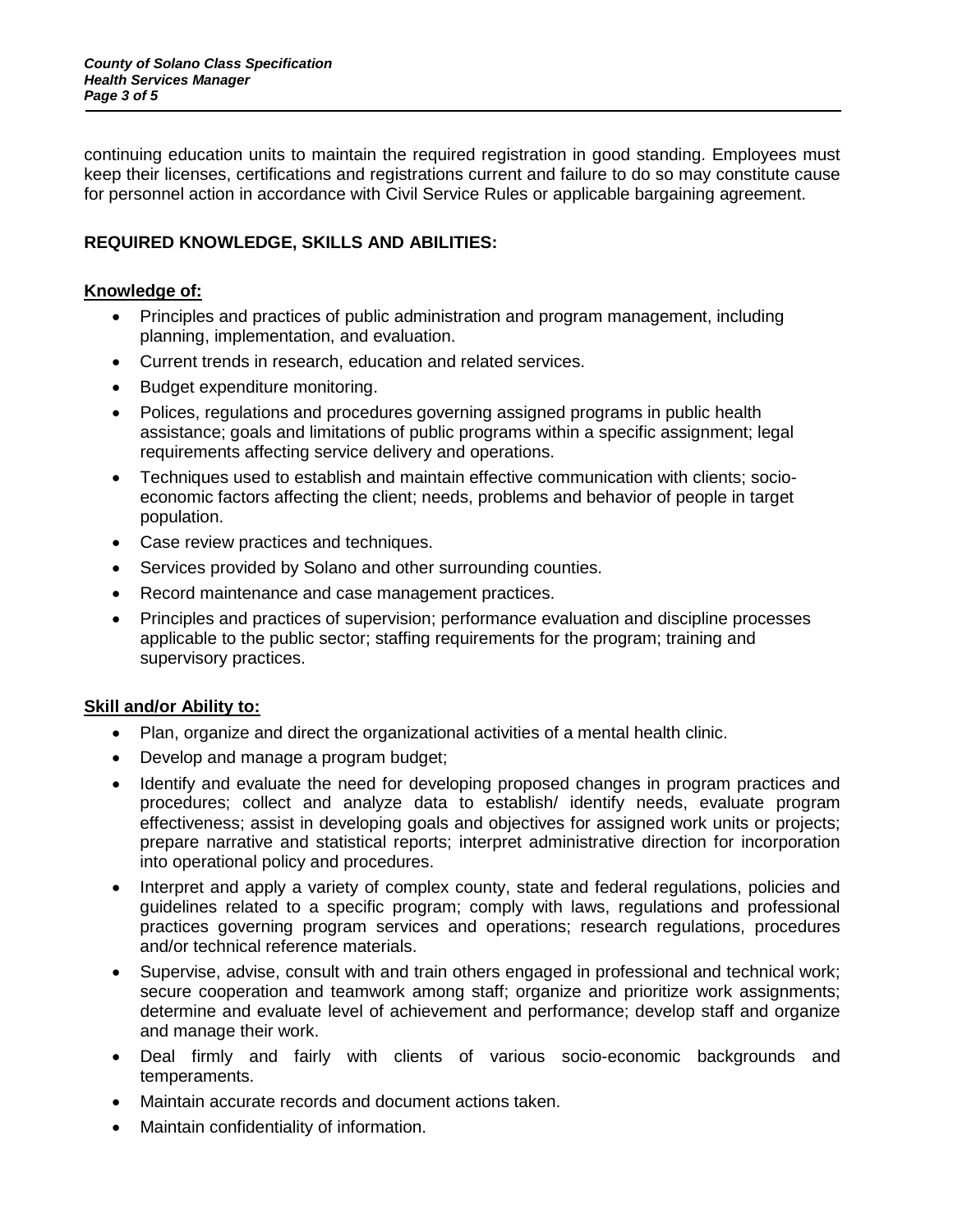- Communicate clearly and concisely, both orally and in writing; compose correspondence independently.
- Establish, maintain, and foster positive and harmonious working relationships with those contacted in the course of work.
- Utilize basic office equipment.

# **PHYSICAL REQUIREMENTS:**

- Mobility and Dexterity: Positions in this class typically require stooping, kneeling, reaching, occasional standing, occasional walking, pushing, pulling, fingering, grasping, feeling (i.e. sense of touch), and repetitive motion.
- Lifting, Carrying, Pushing and Pulling -- Light Work: Employees in this class will be exerting up to 20 pounds of force occasionally and/or up to 10 pounds of force frequently, and/or a negligible amount of force constantly to move objects.
- Vision: Positions in this class require the employee to have close visual acuity, with or without correction, to prepare and analyze data and figures, transcribe, view a computer screen, read, etc. Positions in this class also require employees to have depth perception in order to operate a motor vehicle.
- Hearing/Talking: Positions in this class require the employee to perceive the nature of sounds at normal speaking levels with or without correction, and have the ability to receive detailed information through oral communication. Positions in this class require the employee to express or exchange ideas by means of the spoken word.

# **WORKING CONDITIONS:**

- Office Work: Employees in this class will most often be working in an office setting.
- Work in a Medical Clinic Facility: Employees in this class will be working in a medical clinic facility and thus will be subject to exposure to chemicals, toxic agents, blood and other bodily fluids, and communicable diseases. There may also be occasional exposure to extreme temperatures, inadequate lighting, and work space that restricts movement.
- Traffic Hazards: Employees in this class may be required to operate a vehicle and thus will be subject to traffic hazards while driving.

# **OTHER REQUIREMENTS:**

- Background Checks: The County may conduct a background check and a reference check on candidates prior to appointment to a position within this class. The background check may include the State of California Department of Justice, the Federal Bureau of Investigation (FBI), the Child Abuse Central Index (CACI), and criminal checks in any City/County where the applicant has lived, worked or gone to school.
- Independent Travel: Incumbents may be required to travel independently, for example, to perform work at other work sites, to attend meetings with other County employees, to attend meetings with community organizations, etc.
- Hours of Work: Incumbents may be required to work weekends, holidays, irregular hours, on-call, and after normal business hours.
- Child Abuse Reporting: Selectees for employment must, as a condition of employment, sign a statement agreeing to comply with Sections 11165.7 and 11166 of the California Penal Code relating to child abuse reporting.